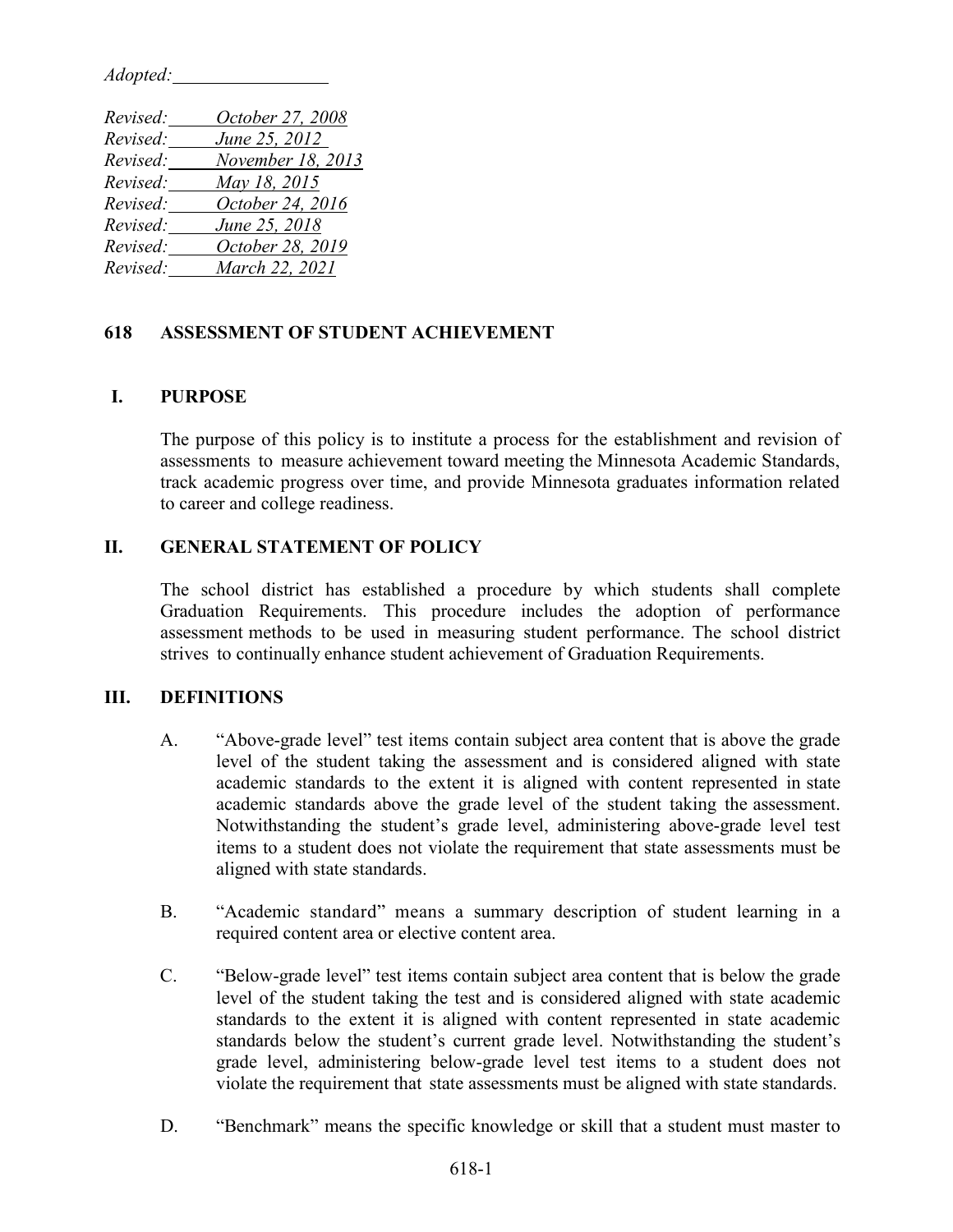complete part of an academic standard by the end of the grade level or grade band.

- E. "Career and college ready," for purposes of statewide accountability, means a high school graduate has the knowledge, skills, and competencies to successfully pursue a career pathway, including postsecondary credit leading to a degree, diploma, certificate, or industry-recognized credential and employment. Students who are career and college ready are able to successfully complete credit-bearing coursework at a two- or four-year college or university or other credit-bearing postsecondary program without need for remediation.
- F. "Computer-adaptive assessments" means fully adaptive assessments.
- G. "Cultural competence," for purposes of statewide accountability, means the ability and will to interact effectively with people of different cultures, native languages, and socioeconomic backgrounds.
- H. "Elective standards" means a locally adopted expectation for student learning in career and technical education and world languages.
- I. "Experiential learning" means learning for students that includes career exploration through a specific class or course or through work-based experiences such as job shadowing, mentoring, entrepreneurship, service learning, volunteering, internships, or other cooperative work experience, youth apprenticeship, or employment.
- J. "Fully adaptive assessments" include on-grade level test items and items that may be above or below a student's grade level.
- K. "On-grade level" test items contain subject area content that is aligned to state academic standards for the grade level of the student taking the assessment.
- L. "Required standard" means a statewide adopted expectation for student learning in the content areas of English language arts, mathematics, science, social studies, physical education, and the arts, or a locally adopted expectation for student learning in health or the arts.

# **IV. ESTABLISHMENT OF CRITERIA FOR ASSESSMENT**

- A. The superintendent shall establish criteria by which student performance of local academic standards and elective standards are to be evaluated and approved. The criteria will be submitted to the school board for approval. Upon approval by the school board, the criteria shall be deemed part of this policy.
- B. The superintendent shall ensure that students and parents or guardians are provided with notice of the process by which academic standards will be assessed.
- C. Staff members will be expected to utilize staff development opportunities to the extent necessary to ensure effective implementation and continued improvement of the implementation of assessments under the Minnesota Academic Standards.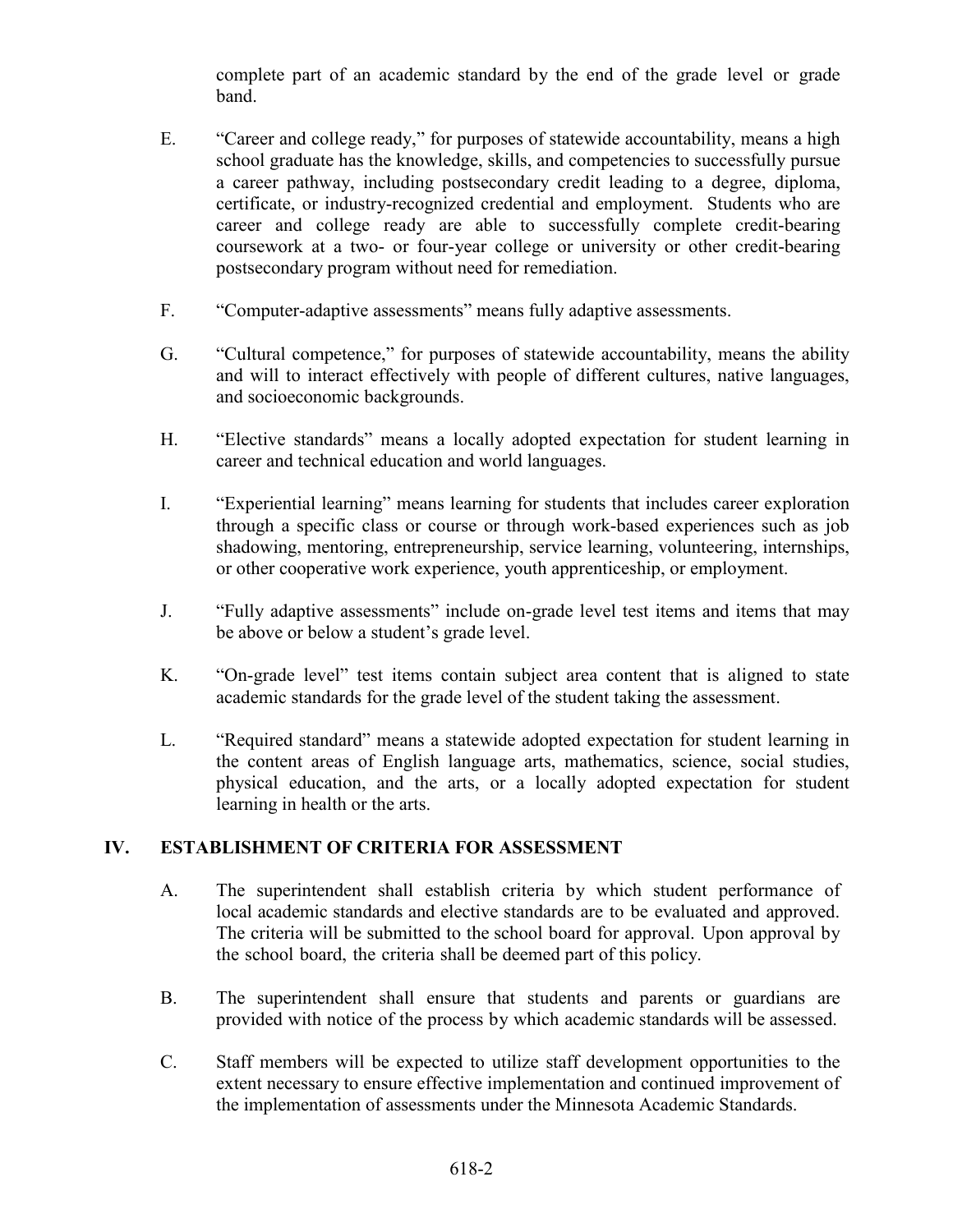## **V. STANDARDS FOR MINNESOTA ACADEMIC STANDARDS PERFORMANCE ASSESSMENTS**

## A. Benchmarks

The school district will offer and students must achieve all benchmarks for an academic standard to satisfactorily complete that state standard. These benchmarks will be used by the school district and its staff in developing tests to measure student academic knowledge and skills.

### B. Statewide Academic Standards Testing

- 1. The school district will utilize statewide assessments developed from and aligned with the state's required academic standards as these tests become available to evaluate student progress toward career and college readiness in the context of the state's academic standards.
- 2. The school district will administer annually, in accordance with the process determined by the Minnesota Department of Education, the state-constructed tests aligned with state standards to all students in grades 3 through 8 and at the high school level as follows:
	- a. computer-adaptive reading and mathematics assessments in grades 3 through 8;
	- b. high school reading in grade 10, mathematics in grade 11, and a high school writing test, when it becomes available; and
	- c. science assessments in one grade in the grades 3 through 5 span, the grades 6 through 8 span, and a life science assessment in the grades 9 through 12 span (a passing score on high school science assessments is not a condition of receiving a diploma).
- 3. The school district will develop and administer locally constructed tests in social studies, health and physical education, and the arts to determine if a student has met the required academic standards in these areas.
- 4. The school district may use a student's performance on a statewide assessment as one of the multiple criteria to determine grade promotion or retention. The school district also may use a high school student's performance on a statewide assessment as a percentage of the student's final grade in a course, or place a student's assessment score on the student's transcript.
- 5. For students in grade 8 in the 2012-2013 school year and later, the school district must record on the high school transcript a student's progress toward career and college readiness. For other students, this record of progress must be made as soon as practicable. In addition, the school district may include a notation of high achievement on the high school diplomas of those graduating seniors who, according to established school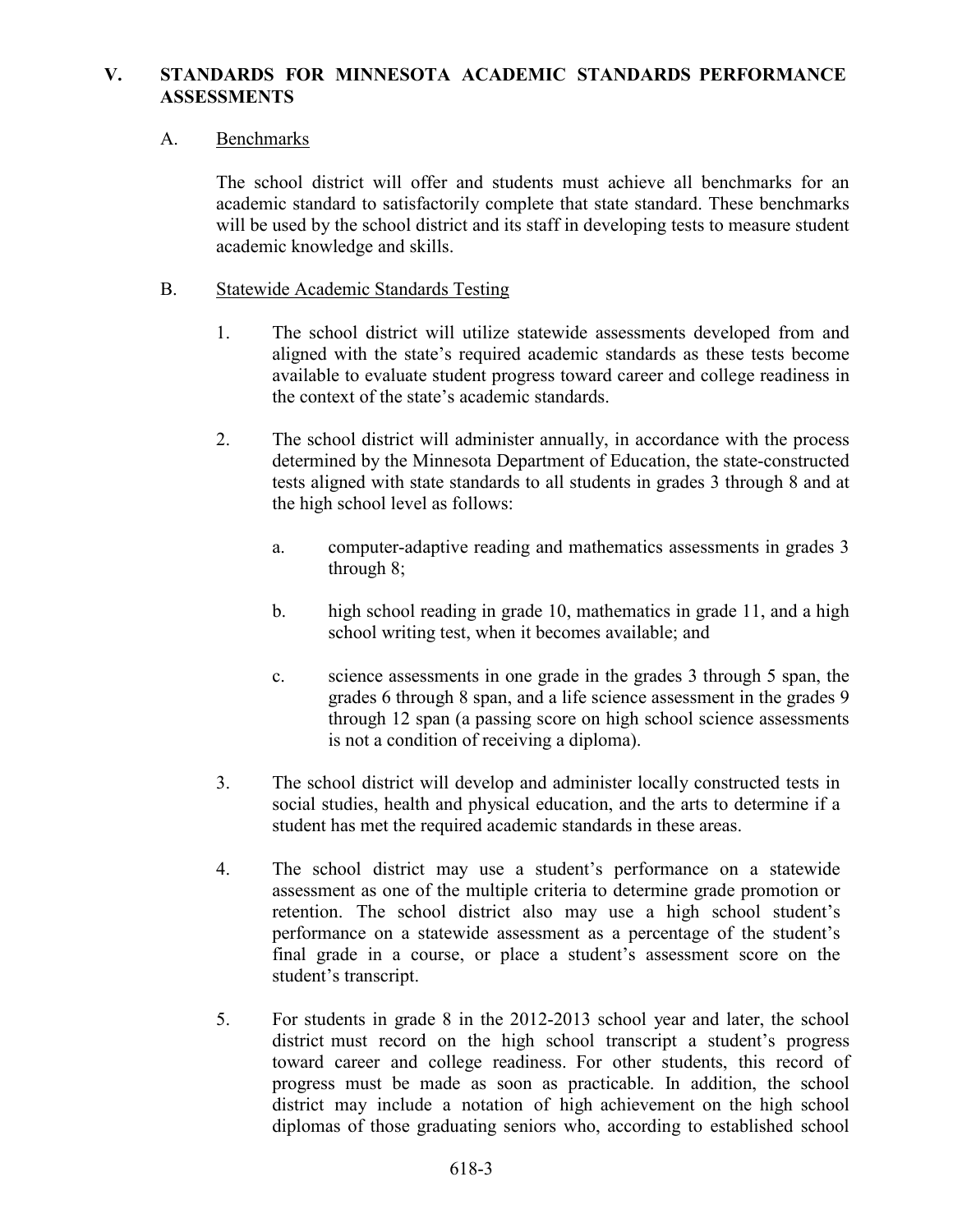board criteria, demonstrate exemplary academic achievement during high school.

6. Students who do not meet or exceed the Minnesota Academic Standards, as measured by the Minnesota Comprehensive Assessments administered in high school, must be informed that admission to a public school is free and available to any resident under 21 years of age. The school district will determine how this notice is given.

## C. Student Participation

- 1. The Commissioner of Education must create and publish a form for parents and guardians that:
	- a. explains the need for state academic standards;
	- b. identifies the state assessments that are aligned with state standards;
	- c. identifies the consequences, if any, the school or student may face if a student does not participate in state or locally required standardized assessments;
	- d. states that students who receive a college ready benchmark on the high school Minnesota Comprehensive Assessment are not required to take a remedial, noncredit course at a Minnesota state college or university in the corresponding subject area;
	- e. summarizes the provisions in Minn. Stat. § 120B.301(a) and (c); and
	- f. notifies a parent of the right to not have the parent's child participate in the state and locally required assessments and asks a parent that chooses to not have a child participate in the assessments the basis for the decision.
- 2. The school district must post the form created by the Commissioner on the school district website and include it in the school district's student handbook.

# **VI. RIGOROUS COURSE OF STUDY WAIVER**

- A. Upon receiving a student's application signed by the student's parent or guardian, the school district must declare that a student meets or exceeds a specific academic standard required for graduation if the school board determines that the student:
	- 1. is participating in a course of study, including an advanced placement or international baccalaureate course or program; a learning opportunity outside the curriculum of the school district; or an approved preparatory program for employment or post-secondary education that is equally or more rigorous than the corresponding state or local academic standard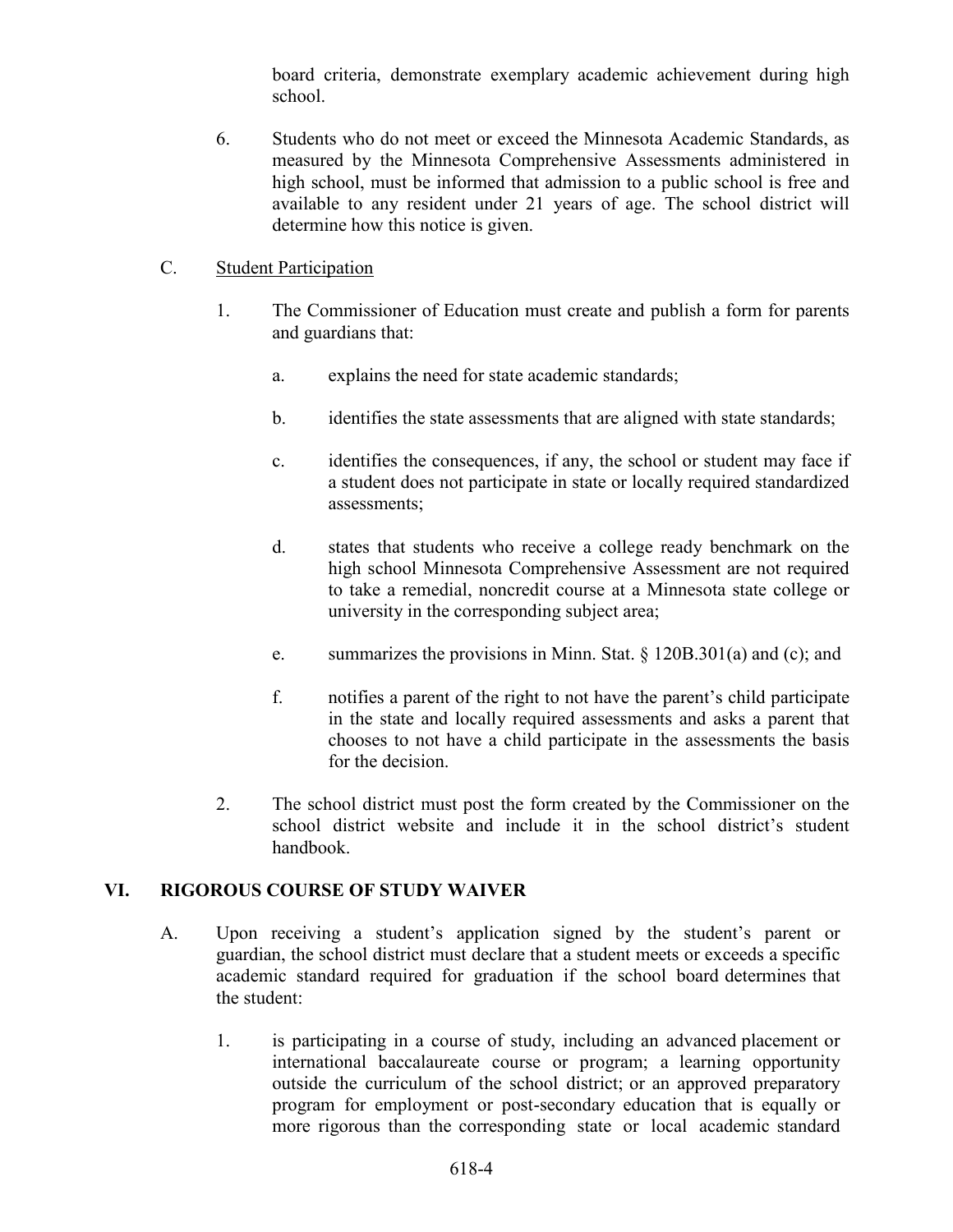required by the school district;

- 2. would be precluded from participating in the rigorous course of study, learning opportunity, or preparatory employment or post- secondary education program if the student were required to achieve the academic standard to be waived; and
- 3. satisfactorily completes the requirements for the rigorous course of study, learning opportunity, or preparatory employment or post-secondary education program.
- B. The school board also may formally determine other circumstances in which to declare that a student meets or exceeds a specific academic standard that the site requires for graduation under this section.
- C. A student who satisfactorily completes a post-secondary enrollment options course or program or an advanced placement or international baccalaureate course or program is not required to complete other requirements of the academic standards corresponding to that specific rigorous course of study.

# **VII. CAREER EXPLORATION ASSESSMENT**

- A. Student assessments, in alignment with state academic standards, shall include clearly defined career and college readiness benchmarks and satisfy Minnesota's postsecondary admissions requirements. Achievement and career and college readiness in mathematics, reading, and writing must also be assessed. When administering formative or summative assessments used to measure the academic progress, including the oral academic development, of English learners and inform their instruction, schools must ensure that the assessments are accessible to the students and students have the modifications and supports they need to sufficiently understand the assessments.
- B. On an annual basis, the school district must use the career exploration elements in these assessments, beginning no later than grade 9, to help students and their families explore and plan for postsecondary education or careers based on the students' interests, aptitudes, and aspirations. The school district must use timely regional labor market information and partnerships, among other resources, to help students and their families successfully develop, pursue, review, and revise an individualized plan for postsecondary education or a career. This process must help increase students' engagement in and connection to school, improve students' knowledge and skills, and deepen students' understanding of career pathways as a sequence of academic and career courses that lead to an industry-recognized credential, an associate's degree, or a bachelor's degree and are available to all students, whatever their interests and career goals.
- C. All students, except those eligible for alternative assessments, will be encouraged to participate on a nationally normed college entrance exam in grade 11 or 12. A student under this paragraph who demonstrates attainment of required state academic standards on these assessments, which include career and college readiness benchmarks, is academically ready for a career or college and is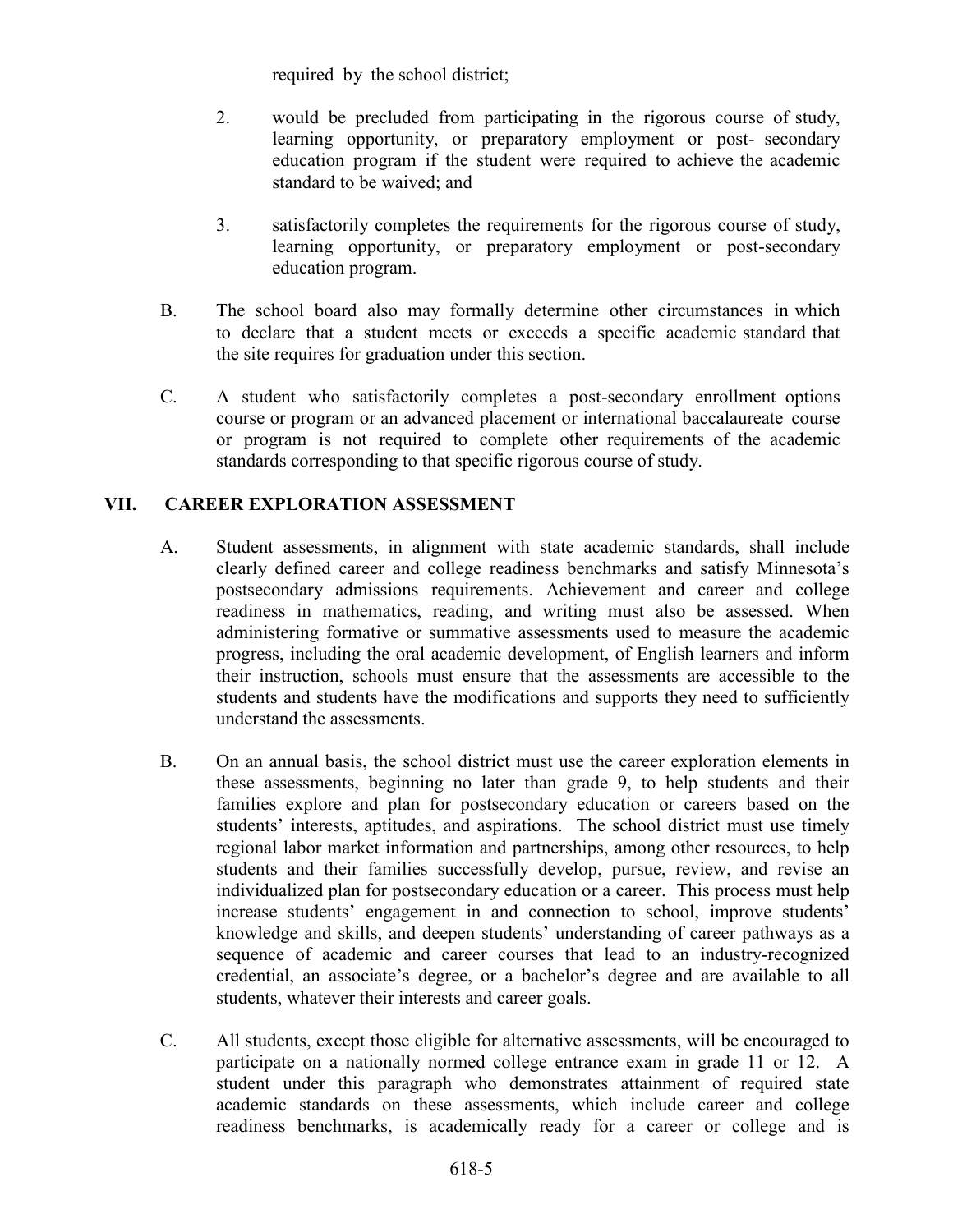encouraged to participate in courses awarding college credit to high school students. Such courses and programs may include sequential courses of study within broad career areas and technical skill assessments that extend beyond course grades.

To the extent state funding for college entrance exam fees is available, the school district will pay the cost, one time, for an interested student in grade 11 or 12, who is eligible for a free or reduced-priced meal, to take a nationally recognized college entrance exam before graduating. The school district may require a student who is not eligible for a free or reduced-priced meal to pay the cost of taking a nationally recognized college entrance exam. The school district will waive the cost for a student who is unable to pay.

- D. As appropriate, students through grade 12 must continue to participate in targeted instruction, intervention, or remediation and be encouraged to participate in courses awarding college credit to high school students.
- E. In developing, supporting, and improving students' academic readiness for a career or college, the school district must have a continuum of empirically derived, clearly defined benchmarks focused on students' attainment of knowledge and skills so that students, their parents, and teachers know how well students must perform to have a reasonable chance to succeed in a career or college without need for postsecondary remediation.

| <b>Legal References:</b> | Minn. Stat. § 120B.018 (Definitions)<br>Stat. § 120B.02 (Educational Expectations for Minnesota's<br>Minn.<br>Students)<br>Minn. Stat. § 120B.021 (Required Academic Standards)<br>Minn. Stat. § 120B.022 (Elective Standards)<br>Minn. Stat. § 120B.023 (Benchmarks)<br>Minn. Stat. § 120B.11 (School District Process)<br>Minn. Stat. § 120B.30 (Statewide Testing and Reporting System)<br>Minn. Stat. § 120B.31 (System Accountability and Statistical Adjustments)<br>Minn. Rules Parts 3501.0640-3501.0655 (Academic Standards for Language<br>Arts)<br>Minn. Rules Parts 3501.0700-3501.0745 (Academic Standards for<br>Mathematics)<br>Minn. Rules Parts 3501.0800-3501.0815 (Academic Standards for the Arts)<br>Minn. Rules Parts 3501.0900-3501.0955 (Academic Standards in Science)<br>Minn. Rules Parts 3501.1300-3501.1345 (Academic Standards for Social<br>Studies)<br>Minn. Rules Parts 3501.1400-3501.1410 (Academic Standards for Physical<br>Education)<br>20 U.S.C. § 6301, et seq. (Every Student Succeeds Act) |
|--------------------------|---------------------------------------------------------------------------------------------------------------------------------------------------------------------------------------------------------------------------------------------------------------------------------------------------------------------------------------------------------------------------------------------------------------------------------------------------------------------------------------------------------------------------------------------------------------------------------------------------------------------------------------------------------------------------------------------------------------------------------------------------------------------------------------------------------------------------------------------------------------------------------------------------------------------------------------------------------------------------------------------------------------------------------------|
| <b>Cross References:</b> | MSBA/MASA Model Policy 104 (School District Mission Statement)<br>MSBA/MASA Model Policy 601 (School District Curriculum and<br><b>Instruction Goals</b> )<br>MSBA/MASA Model Policy 613 (Graduation Requirements)<br>MSBA/MASA Model Policy 614 (School District Testing Plan and                                                                                                                                                                                                                                                                                                                                                                                                                                                                                                                                                                                                                                                                                                                                                    |